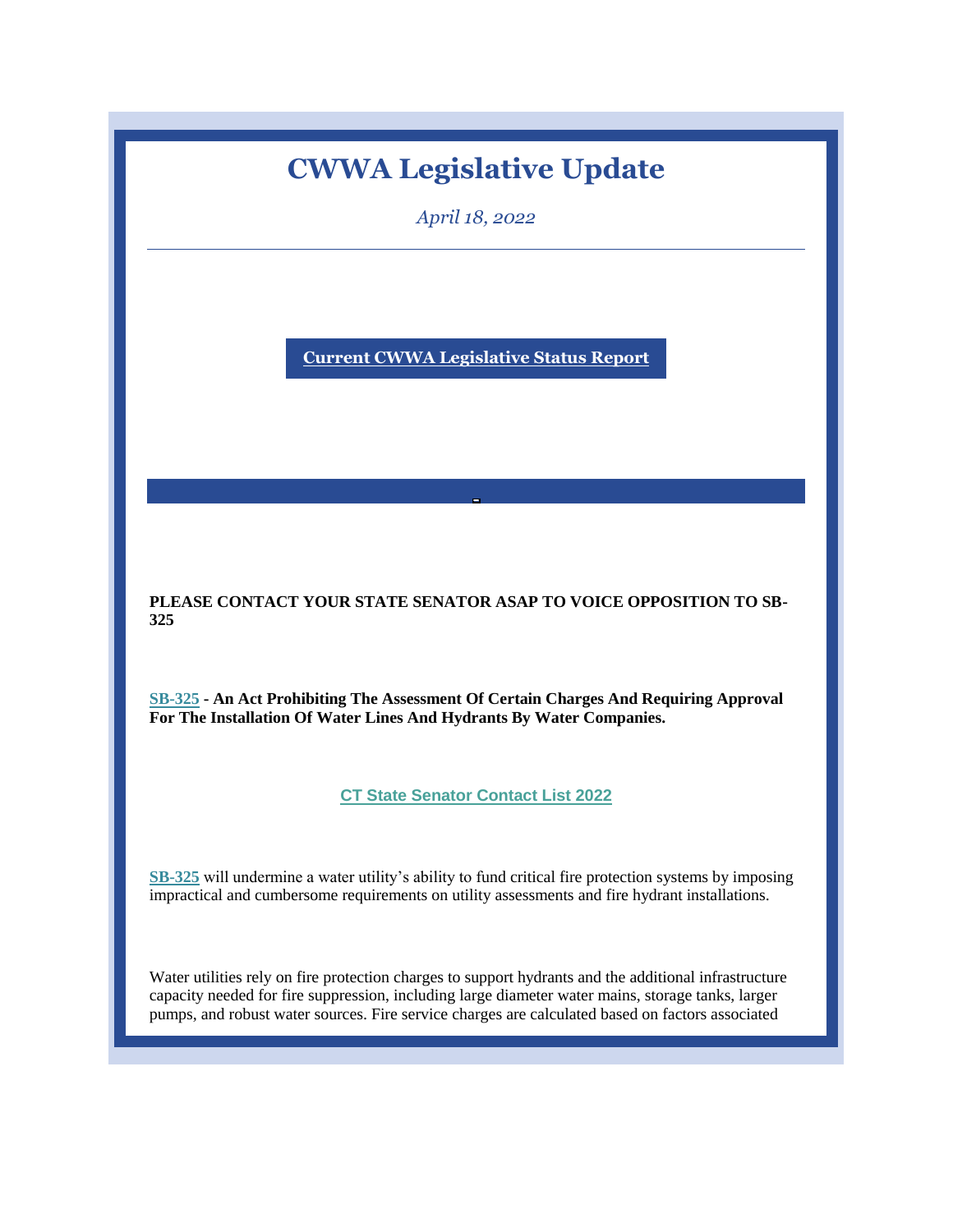with the cost of the infrastructure to support public fire protection, including water distribution mains and fire hydrants.

#### **SB-325 prohibits water companies from assessing municipalities for:**

1. a fire protection charges for (A) a water line that is not connected to a hydrant on the street where such water line is located or that does not have a hydrant connected to it within the municipality, or (B) a water line or hydrant that is not owned or maintained by such company; or

2. a linear foot charge or hydrant charge for a water line located on private property.

### **CWWA opposes SB-325 which creates the following concerns:**

 Changing the number of service lines and hydrants used in calculating fire protection charges will simply force an increase in the per-unit cost or a shift in costs to other customers. According to the Office of Fiscal Analysis, the bill will not result in any savings for municipalities. It will, however, impose a very impractical and labor-intensive process on water utilities which may increase customer costs.

 Water lines not directly connected to a fire hydrant or located on private property can still provide water to fire hydrants elsewhere in a municipality and are appropriately and equitably included in the allocation of fire service charges.

 Fails to recognize that water mains can be installed in easements over private property to prevent dead ends, and improve available fire flow.

• This creates uncertainty as to whether water companies will be prohibited from assessing fire service charges for buildings with sprinklers and private hydrants, such as town halls and schools.

 For water utilities that serve several municipalities, decreasing the fire service assessment for one municipality would require an increase in the assessment for other municipalities.

**SB-325** also prohibits a water company from installing a hydrant without first obtaining approval from the municipality's chief administrative officer in addition to the local fire marshal.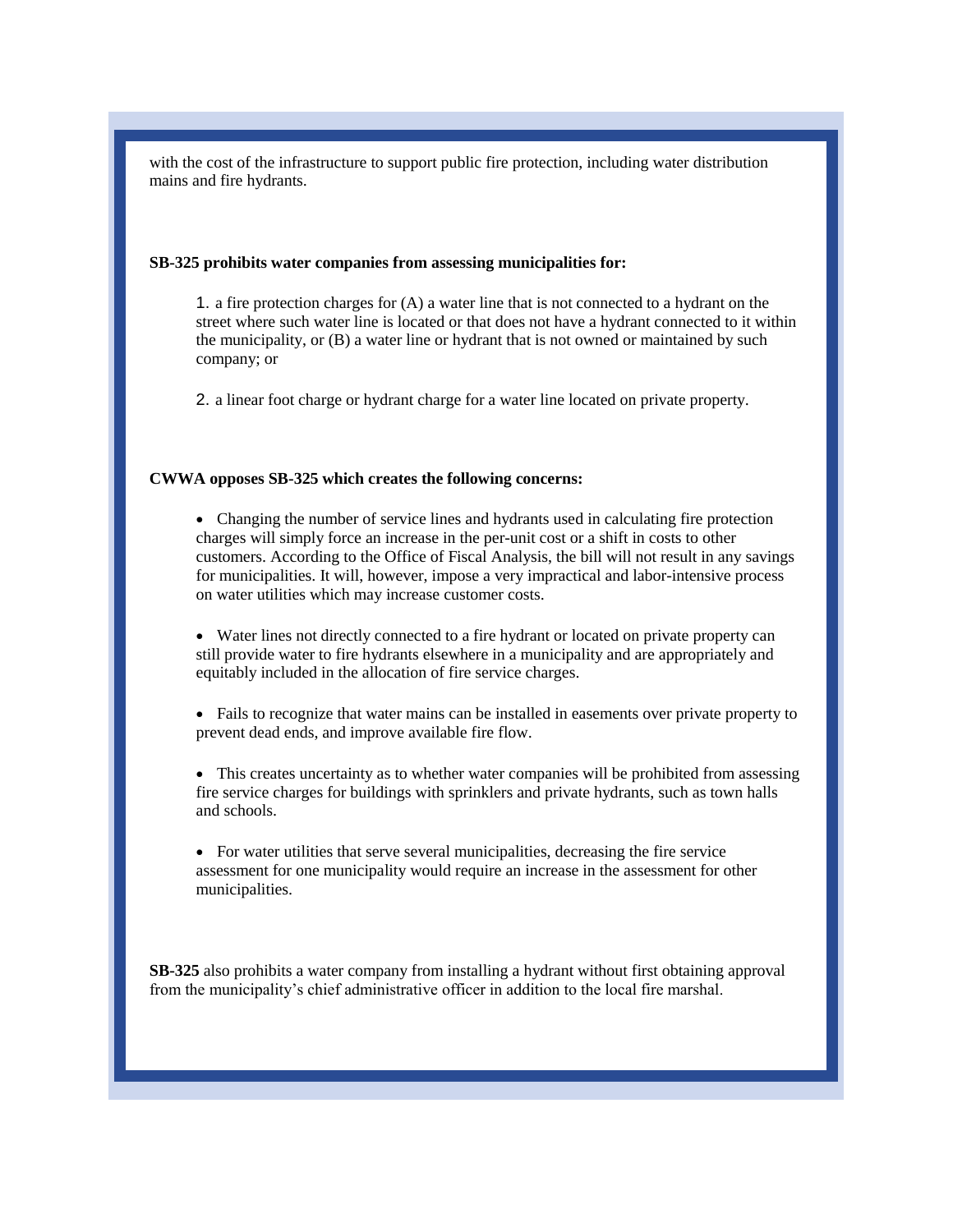CWWA opposes these provisions which:

- Places an additional burden on water utilities to seek approvals from town administrators not familiar with hydrant usage and requirements.
- Undermines the authority of fire marshals in designating and approving the location of fire hydrants consistent with applicable fire safety codes and standards.
- Delays efforts to replace hydrants that have been hit by cars or otherwise damaged, creating fire safety risks.

## **Sales Tax Exemption Moves Forward**

## **[HB-5404](https://r20.rs6.net/tn.jsp?f=0011iOCOEzDi1mIbMm2AGjaF2FoJzhYkxweqel0vpSa0rd771ZTlajjv7LykXJgn4BoqcrACIYtg5mYGAAB-us1_mHjoUec1uk1uhCW9Ps71cVL6XXhatGxJOrUOA-6di1JJXZtK0aizEf1pznaLugtWdi_SkhP8gDniz6ccnaZiZkKOd9F1lK2Ud2L70MXe09Nzulrum-cBjmCpLn7S5sAQ3HyVXCsIBGXTOxil6_EE2BjMB1Qyun8D1t41rd0G6cp8Pmhc20Z34GYaPYrfeNMXw==&c=v0VsC1D_KXUnNk2mO0krSx1TjFVKjiz6cd8-xEiWFcNUjCFHHPCchQ==&ch=oC2hBwOHDT20vkn1C1YioIEqKUQvXWxy_4jkDs8rlEYzLTVb0m79mQ==) - An Act Concerning a Sales And Use Taxes Exemption For Water Companies**

 exempts purchases of products and services by private water companies from the sales tax was approved on consent in the legislature's Finance Committee. This bill helps ensure greater parity in customer rates by addressing concerns regarding sales taxes incurred by private water companies that regional and municipal water companies are exempt from. The bill now heads to the House for further action.

## **CWWA Workshop**

 $\Box$ 

**Compliance Assistance for CT's Water Utilities**